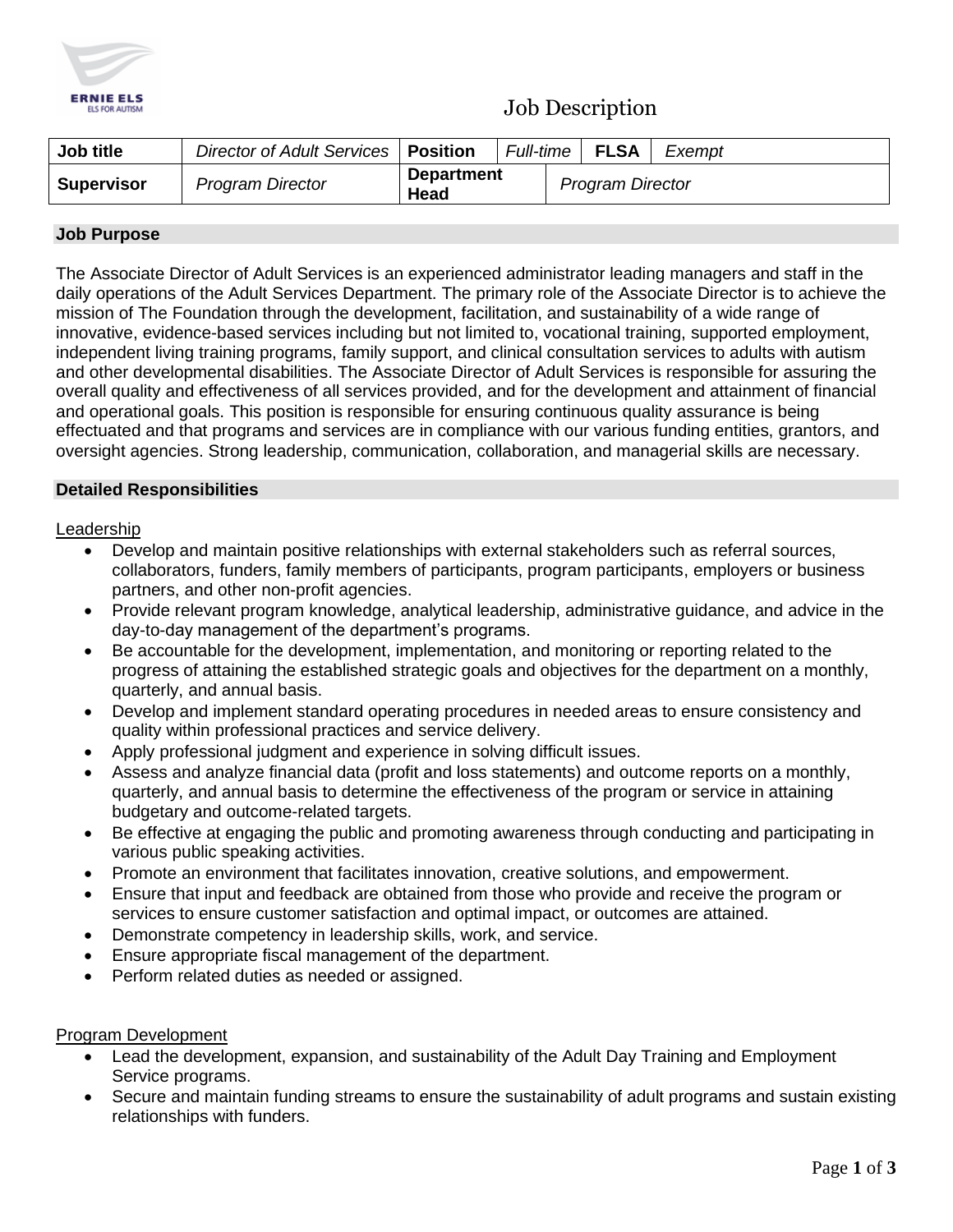

# Job Description

- Identify new program opportunities and continuous assessment of existing programs to support business recommendations to leadership.
- Work with Program Director to address and facilitate requests from outside organizations for replication of adult service programs.

## Program Execution

- Lead the continuous development and sustainability of our Adult Services Programs thereby ensuring our services are addressing the identified community service needs or program gaps. Seek funding to financially cover the program cost.
- Conduct weekly Adult Service Team program staff weekly meetings and actively participate in Program team management monthly meetings.
- Conduct regular audits of adult services processes and systems to ensure efficiency and allow for the growth of programs.
- Ensure that all compliance including licensing and regulations are met and maintained for active adult service funding sources (VR, APD, Medicare Waiver, etc.).
- Conduct research related to evidence-based interventions for adults with autism and other developmental disabilities in accordance with the research focus areas of The Foundation.

#### Grants

- Work collaboratively with Executive Director and Development team to determine qualified grant submissions.
- Oversee and monitor grant deliverables and reporting for adult service programs.
- Assists in grant writing as required.

## Reporting

- Work collaboratively with the Finance Department to ensure all grant budget, program and service fee structures and reporting are up to date and aligned with accounting records.
- Responsible for preparing and leading the auditing and programmatic compliance activities related to various funding sources, grantors.
- Compilation of assessments, reports, and other necessary program records for reporting purposes.

## Staff Supervision and Development

- Oversee, monitor, and provide ongoing professional development opportunities for adult services staff, emphasizing both individual and team goals.
- Facilitate the development of trusting relationships and partnerships with direct reports, staff, and coworkers.
- Serve as coach, mentor, and positive role model.
- Foster teamwork and continually assess the organizational structure to improve communication, proficiency, and effectiveness.
- Oversight of new employee searches to include resume review, interviewing, onboarding, and training.
- Oversight of all staff work hours to ensure staff remain within work schedules. Final review and approval of all staff timesheets and time-off requests.
- Review of all Incident Reports that occur with either staff or program participants.
- Review of Person-Centered Support Plans developed on enrolled participants.